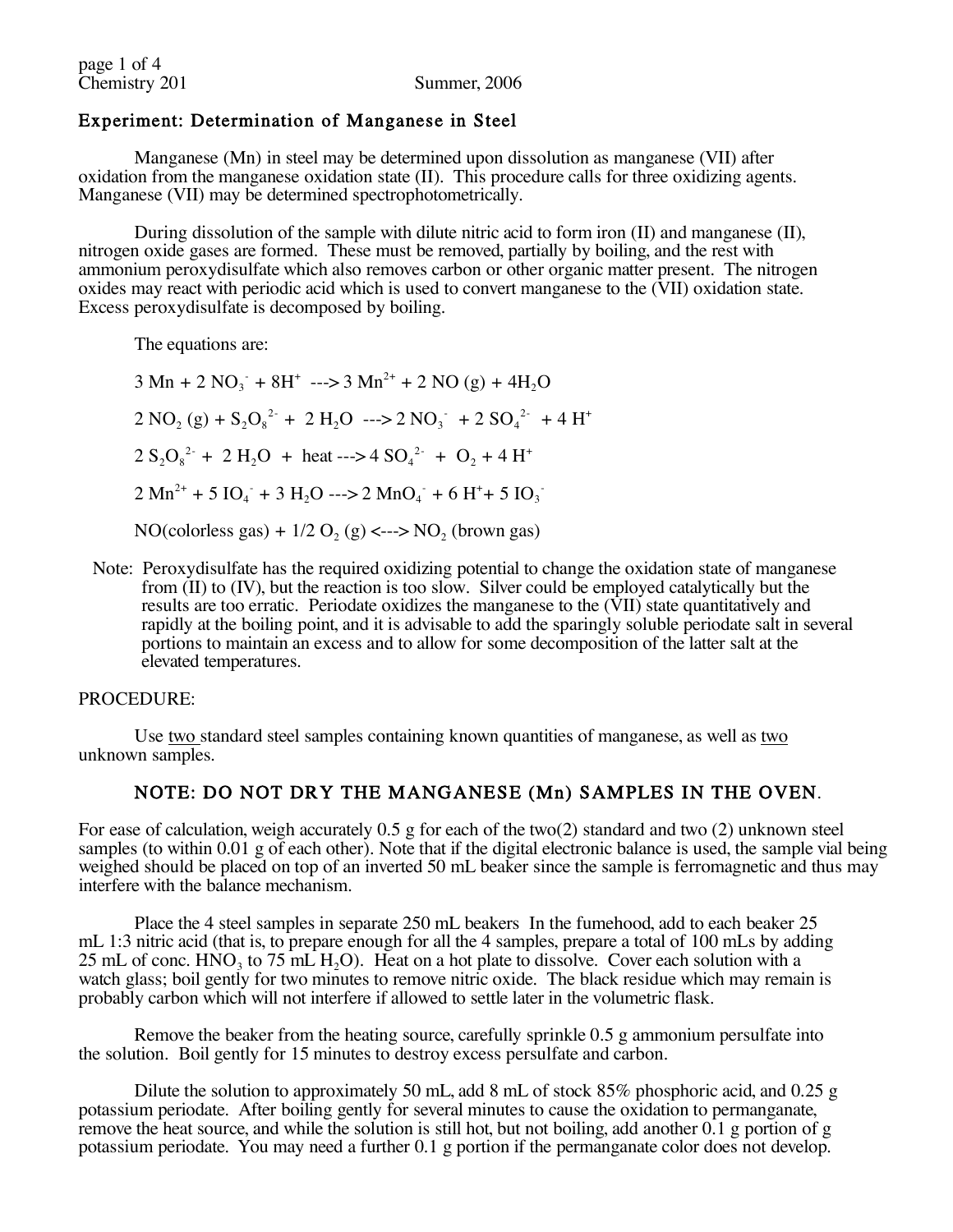#### page 2 of 4

If a precipitate of small dark particles is seen at this point, add 0.25 g sodium bisulfite, heat, re-add 0.1 g of potassium periodate and reheat. If it does not respond to this treatment, it is probably carbon. After cooling, transfer quantitatively to a 250 mL volumetric flask and make up to volume. The solution may be stored in a dry, stoppered 250 mL Erlenmeyer flask.

Carry out a serial, quantitative dilution of one of the standards sample 4 times (each time by a factor of 2) to have the series of known concentrations needed to plot a calibration curve. For the data, one has to measure absorbance by means of the UV-vis spectrophotometer. According to Beer's Law, the absorbance (A) is directly proportional to the concentration (c) of the absorbing species in solution,  $A = \epsilon cb$  (where  $\epsilon$  is the extinction coefficient, and b is the path length- usually 1 cm). You are to determine if Beer's Law is obeyed (see below). Refer to your textbook or notes for a more detailed discussion of Beer's Law.

# SPECTROPHOTOMETRIC DETERMINATION (refer to your textbook for

appropriate theoretical discussion):

Follow the operating procedure below. Fill the reference cell with distilled water and the sample cell with one of the standard steel solutions. Take readings at 480, 520, 560, and 600 nm. Note that at every change in wavelength, the reference cell must first be used to set the absorbance to zero. Select the wavelength of peak absorbance,  $(\lambda_{\text{max}})$ . At  $\lambda$   $\lambda_{\text{max}}$ , measure Absorbance (A, y-axis) vs. concentration  $\lambda_{\text{max}}$ , measure Absorbance (A, y-axis) vs. concentration (x-axis). To do this, absorbance at  $\lambda_{\text{max}}$  is measured for each of the diluted standards as well as the undiluted second standard and the two undiluted unknown solutions. It is convenient to express the concentration in terms of % Mn instead of using molar concentrations since the initial weights and the final volumes of the unknowns and standards are equal to each other. It takes about 2 mL of solution in the sample cell to obtain a reading. Be sure to use the same sample cell for all your calibrations and measurements. Record your results in the same table format as on the attached sheet. Since the same sample cell is used several times, it is important to rinse the sample cell quantitatively with the next unknown sample solution to be measured. Draw a plot of absorbance  $(A, y-axis)$  vs. wavelength  $(, x$ axis) to determine the optimal wavelength ( $\lambda_{\text{max}}$ ). At  $\lambda$   $\lambda_{\text{max}}$ , determine if Beer's Law is observed by plotting (see example graph attached) Absorbance (A, y-axis) vs. concentration (%Mn, x-axis). The standard (calibration) curve is obtained by drawing the best straight line that most closely approximates the data points. Use this curve to determine the  $\%$  Mn corresponding to the absorbance of the unknown solutions. Both of these plots are to be included with your informal report.

It is possible to determine the %Mn of the unknown algebraically by using the Beer's Law equation and taking ratios. For example,  $A_{unk} = \varepsilon c_{unk}b$  and  $A_{std} = \varepsilon c_{std}b$  or,  $A_{unk}/A_{std} = c_{unk}/c_{std}$ . where  $c_{unk} = (\%Mn)_{unk}$  (mass)<sub>unk</sub>/V<sub>unk</sub> and  $c_{std} = (\%Mn)_{std}$  (mass)<sub>std</sub>/V<sub>std</sub>. In this experiment, the volumes are equal:  $V_{std} = V_{unk}$ . (Note that the algebraic method is valid only if the data is very accurate and if Beer's law is obeyed by the data)

Or, one can, calculate the molar absorptivity, ε, of permanganate from the standard sample and apply this to the unknown sample using Beer's Law.

Because the algebraic methods of calculation outlined above presume that the data lie on the standard curve, it may be more prone to error than the graphical method using the standard curve. As such, the informal report should be based on the graphical method for greater accuracy.

# NOTE:

- A. Ferric ions interact with permanganate ions to reduce the absorbance of permanganate slightly. Thus, standard steel is used for correction. Should standard permanganate solution be used, ferric nitrate must be added.
- B. During the addition of ammonium persulfate, black manganese oxide may form. It may be redissolved by the addition of a few drops of dilute sodium sulfite solution followed by boiling to expel sulfur dioxide.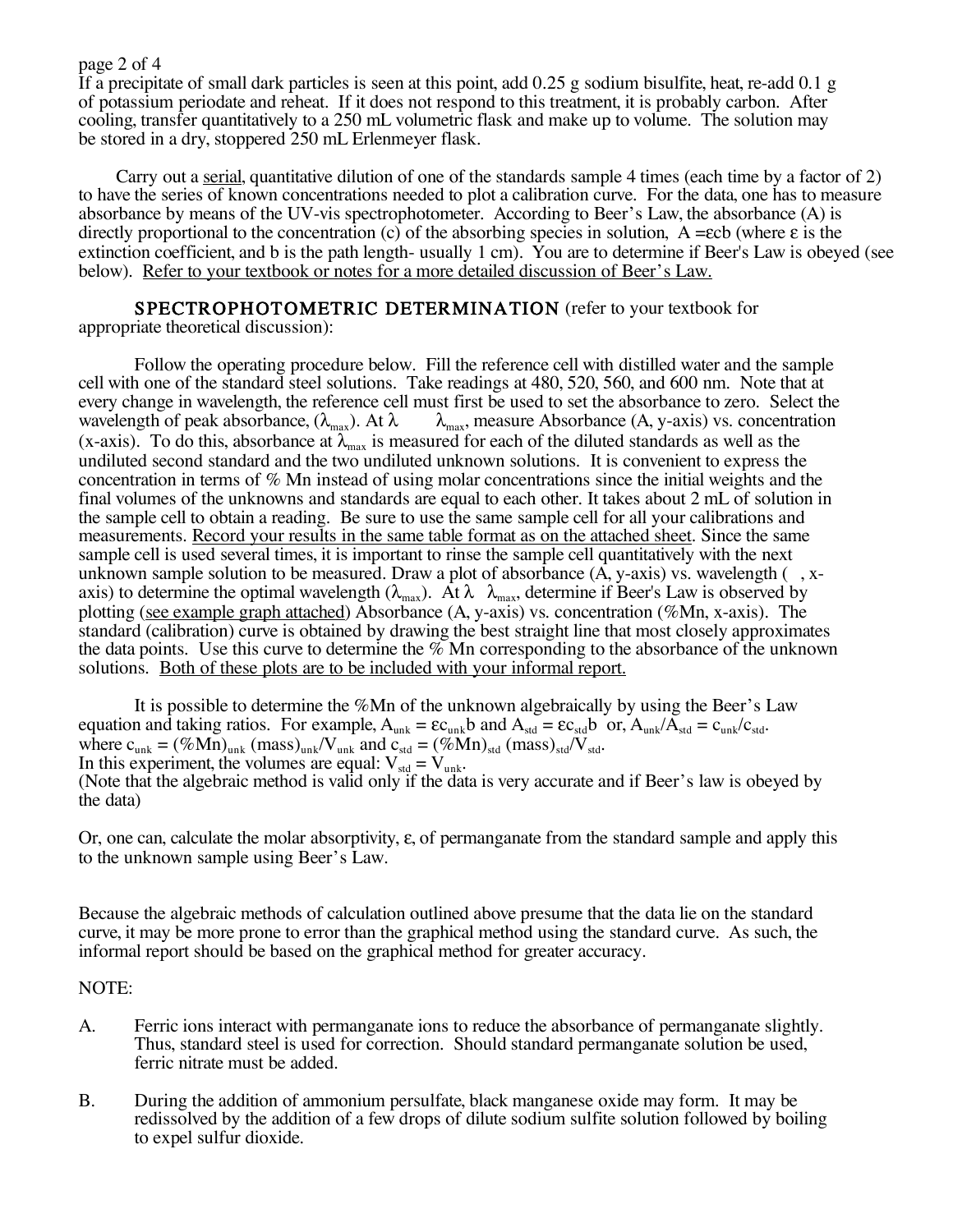#### page 3 of 4

- C. Complexes of ferric ion with phosphoric acid do not absorb visible light while ferric ion in nitric or hydrochloric acid absorbs appreciably at 520 nm.
- D. Analyze permanganate solutions on the day of preparation or add excess periodate and store in a sealed vessel in the dark. Periodate prevents permanganate from slow reduction.

### FURTHER READING:

- 1. A. I. Vogel, "Textbook of Quantitative Inorganic Analysis ", Longman, London (1961).
- 2. G. D. Christian, "Analytical Chemistry", John Wiley and Sons, New York (1977).

\*Operating procedures for the spectrophotometer:

Turn on the spectrophotometer using the on/off switch at the back of the device and let it warm up for about 10 minutes. Have 2 identical cuvettes – one a reference cell (to be filled with the "blank" solution, which in this case is water), and the other a sample cell (to be filled with the absorbing solutions). Have all your solutions (the 2 undiluted unknown solutions, the standard #1 -both undiluted and diluted, and standard #2 which acts as a back-up) ready when measurements are made. It is important to make all the measurements in a single sitting to minimize drift in the data. It is necessary to "zero" the absorbance first whenever the wavelength is changed. To zero the absorbance, set the wavelength by scrolling the wavelength up or down using the "nm" or "nm" buttons. Insert the reference cell (with the blank solution) into the cuvette holder making sure it is properly aligned to maximize the pathlength through the solution. Close the cover and press the " $\ddot{O}$  Abs" button and wait for the digital read out to adjust to zero. The sample cell can now be inserted in place of the reference cell. The digital readout is the absorbance data for the sample solution.

Note: Discard all waste in appropriate bottles as instructed. If you have any questions, please see your instructor or teaching assistant before disposing of waste.

| Informal report:<br>Experiment: Determination of Manganese (Mn) in Steel                                                                                                                                                                                                                                                                                                                                      |                  |  | Date submitted:<br>Time submitted: |      |         |
|---------------------------------------------------------------------------------------------------------------------------------------------------------------------------------------------------------------------------------------------------------------------------------------------------------------------------------------------------------------------------------------------------------------|------------------|--|------------------------------------|------|---------|
| Name: $\frac{1}{\sqrt{1-\frac{1}{2}}\sqrt{1-\frac{1}{2}}\sqrt{1-\frac{1}{2}}\sqrt{1-\frac{1}{2}}\sqrt{1-\frac{1}{2}}\sqrt{1-\frac{1}{2}}\sqrt{1-\frac{1}{2}}\sqrt{1-\frac{1}{2}}\sqrt{1-\frac{1}{2}}\sqrt{1-\frac{1}{2}}\sqrt{1-\frac{1}{2}}\sqrt{1-\frac{1}{2}}\sqrt{1-\frac{1}{2}}\sqrt{1-\frac{1}{2}}\sqrt{1-\frac{1}{2}}\sqrt{1-\frac{1}{2}}\sqrt{1-\frac{1}{2}}\sqrt{1-\frac{1}{2}}\sqrt{1-\frac{1}{2}}$ | Values obtained: |  |                                    |      |         |
|                                                                                                                                                                                                                                                                                                                                                                                                               |                  |  | $(1)$ $\frac{\%}{\%}$              |      |         |
|                                                                                                                                                                                                                                                                                                                                                                                                               |                  |  | $(2)$ %                            |      |         |
| Average value $=$ _____________________ %                                                                                                                                                                                                                                                                                                                                                                     |                  |  |                                    |      |         |
| Data (Use examples below to prepare your raw data table and graph on your notebook)                                                                                                                                                                                                                                                                                                                           |                  |  | Abs                                |      |         |
| Solution (expressed as $\%$ Mn)                                                                                                                                                                                                                                                                                                                                                                               | Absorbance       |  |                                    |      |         |
| .058                                                                                                                                                                                                                                                                                                                                                                                                          |                  |  |                                    |      |         |
| .118                                                                                                                                                                                                                                                                                                                                                                                                          |                  |  |                                    |      |         |
| .235                                                                                                                                                                                                                                                                                                                                                                                                          |                  |  |                                    |      |         |
| .47                                                                                                                                                                                                                                                                                                                                                                                                           |                  |  |                                    |      |         |
| .94 (undiluted standard #1)                                                                                                                                                                                                                                                                                                                                                                                   |                  |  |                                    |      |         |
| .94 (undiluted standard #2)                                                                                                                                                                                                                                                                                                                                                                                   |                  |  |                                    |      |         |
| unknown $#1$                                                                                                                                                                                                                                                                                                                                                                                                  |                  |  |                                    |      |         |
| unknown $#2$                                                                                                                                                                                                                                                                                                                                                                                                  |                  |  |                                    |      |         |
|                                                                                                                                                                                                                                                                                                                                                                                                               |                  |  |                                    | 1.00 | $\%$ Mn |